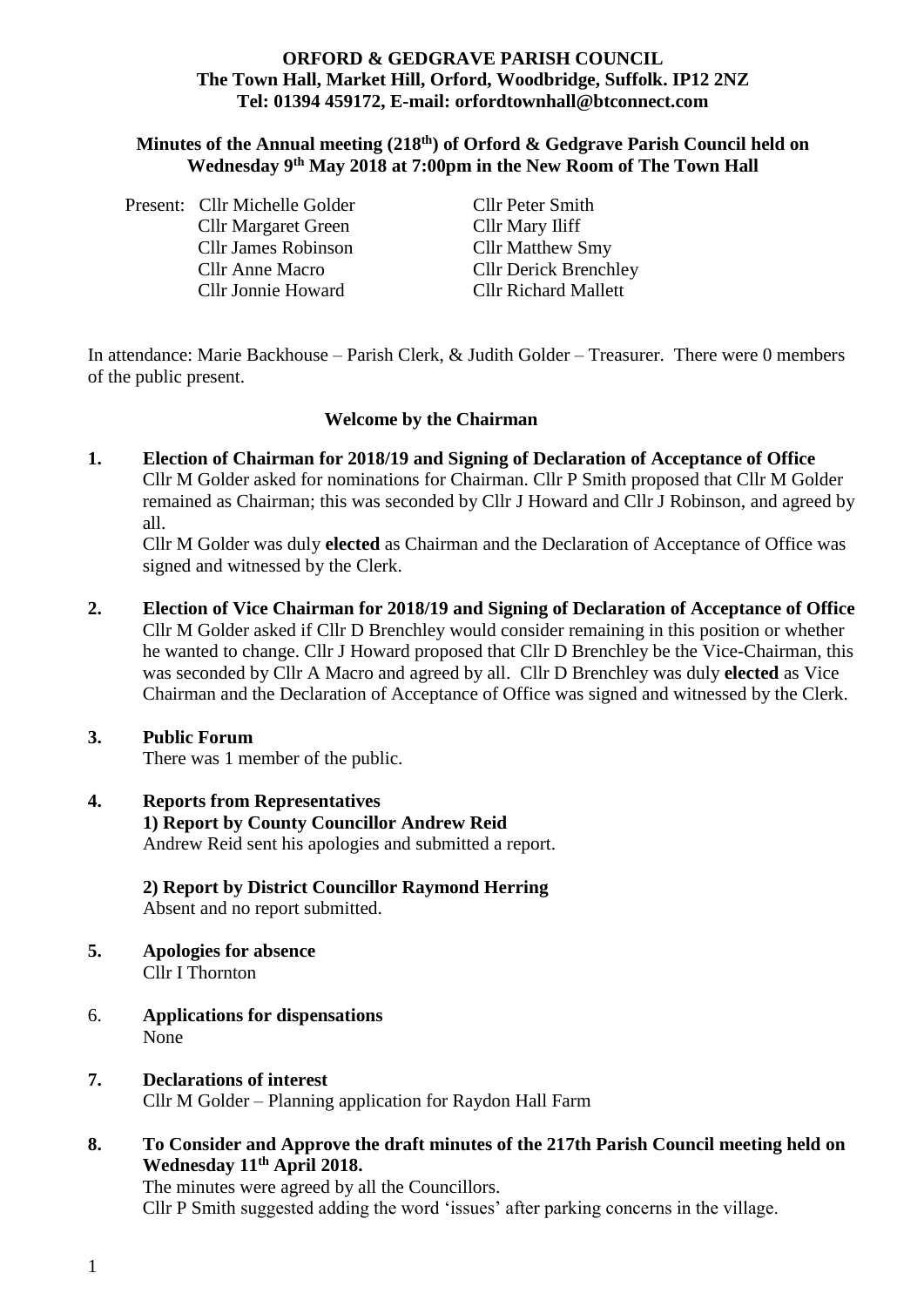## **9. Matters arising from the 217th Parish Council meeting held on 11th April 2017.**

Cllr M Golder confirmed that a meeting had been arranged with Mr Loveridge to discuss parking issues within the village.

Cllr J Howard said that he had collected information from the Clerk concerning the village greens and Highways department but was struggling to find anyone whom he could talk to. Cllr J Howard to meet with the Clerk to discuss the progress so far.

Cllr J Howard and Cllr P Smith are attending An Introduction to Neighbourhood Plans, seminar in Ipswich.

## **10. Treasurer's report**

# **10.1. Cheques and balances from 1st – 30th April 2018.**

The Council received, noted and approved the cheques and balances from  $1<sup>st</sup>$  April – 30<sup>th</sup> April 2018.

# **10.2. Parish Council Insurance Renewal**

Cllr M Golder reported that the insurance renewal had been received from Ecclesiastical – the cost of which was £713.36. This has been an increase of £72.78 from last year. This payment was proposed by Cllr J Robinson and seconded by Cllr M Golder and agreed by all the Councillors.

### **11. Planning report**

• **DC/18/1608/TCA – 1 St Bartholomew's Churchyard, High Street, Orford**

This was a request to reduce the crown overhanging the property back to the boundary of an Oak standing in the churchyard.

Cllr R Mallett said he had been to look at the tree and if the work was being completed by a reputable firm, he could foresee no problems.

The Councillors had no objections to this proposal.

## • **DC/18/1623/FUL – 1 Ipswich Road, Orford**

This was a request for a single storey house extension in position of existing car port and garage, and alterations.

Cllr J Howard said that the intention is to erect an extension where the current garage is. Cllr P Smith asked if there was an external entrance to this extension.

Cllr J Howard replied that there was a door and a window in the extension.

Cllr P Smith asked if this could be used as an independent property.

Cllr J Howard said that it was part of the bungalow.

The Councillors had no objection to this proposal.

# • **DC/18/1721/FUL – Raydon Hall, Raydon Lane, Orford**

This was a request for the erection of a general agricultural building. The Councillors said there was no need to discuss the application as it was a general farm building therefore the Councillors had no objection to this proposal.

# • **DC/18/1571/LBC & 1570/ADN – Jolly Sailor Inn, Quay Street, Orford**

This was a request for non-illuminated advertisement consent – fascia sign to read "The Jolly Sailor" to replace existing lettering on front elevation.

Cllr J Howard said that this was a request to replace the existing sign with a more prominent sign.

The Councillors had no objection to this proposal.

#### **Planning Notifications**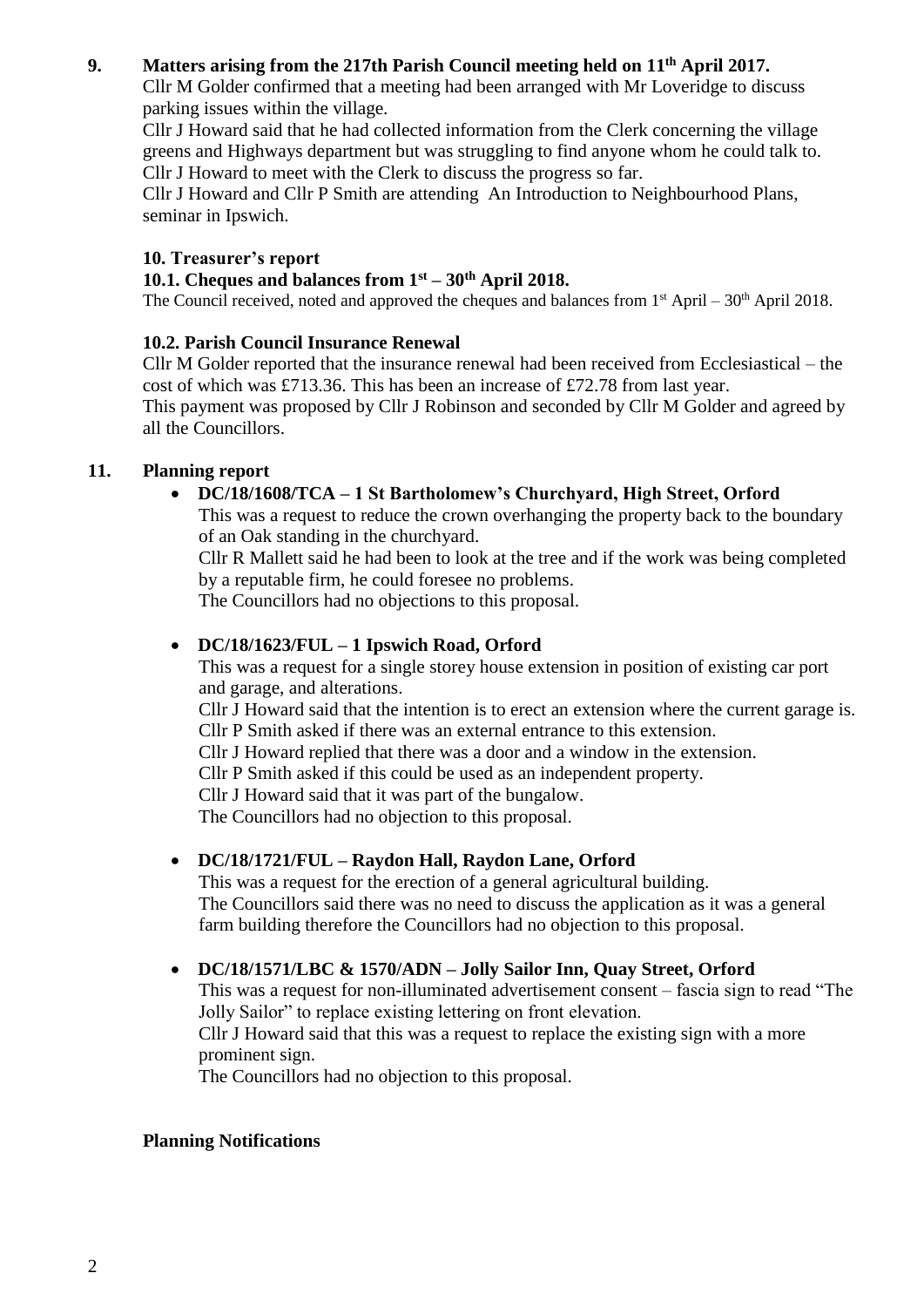### **12. Parish Council Business**

### **12.1 Renewal of preferred contractors.**

Cllr M Golder suggested that we continue to use Mark Thacker as a handyman for the Parish Council. After some discussion it was agreed by all to use Elite and Native Gardens as our preferred tree contractors.

Suffolk Coastal Norse would continue to cut the grass on the village greens and the recreation ground.

The preferred handyman, tree contractors and grass cutters were proposed by Cllr J Howard and seconded by Cllr J Robinson and agreed by all.

## **12.2 Parish Council Representatives on outside bodies.**

Cllr M Golder asked if the current Recreation Ground Management Committee representatives would continue their role for the next year; the representatives being Cllr A Macro, Cllr M Smy, Cllr M Green and Cllr M Golder.

This was agreed by all.

We currently have no SALC representative.

### **7.20pm Cllr M Iliff arrives.**

### **12.3 Alde & Ore update from Cllr P Smith**

Cllr P Smith attended the Alde and Ore Estuary Partnership (AOEP) meeting on the 24th April 2018 on behalf of the Orford and Gedgrave Parish Council.

He noted that at this meeting discussion broadly fell into two main categories, The Estuary Plan and Funding for the Estuary plan, which included discussion of the possibility of Enablement Development as source of revenue.

Within the discussion the idea was put forward of a contribution from the Parishes by creating an extraordinary Parish Precept of £50:00 per household per year to help fund flood prevention. The legal liability of members of the AOEP was discussed at the AOEP meeting. It was felt that this was different for elected members representing Parish Councils on the AOEP compared with the volunteer members of the AOEP. The latter group may need to obtain their own indemnity insurance.

The AOEP discussed and are seeking legal advice from Birketts re the possibility/existence of uplift profits for landowners involved in enablement planning/development.

Sir Edward Greenwell, Chair of the AOEP, called a meeting of the Chairpersons of the local Parish Councils to discuss the Estuary Plan, flood prevention and it's funding on the 26<sup>th</sup> of April 2018. Cllrs Golder and Thornton represented the Orford and Gedgrave Parish Councils at this meeting.

The next meeting of the AOEP is scheduled for the 18<sup>th</sup> July 2018.

Cllr M Golder said that no votes were taken at the Chairperson meeting on the  $26<sup>th</sup>$  April 2018. no documents were agreed. The additional £50 on the precept was an idea, not agreed, it was suggested that this would need to be taken to the villages to see the views of everyone. Holiday cottage companies would be approached to contribute.

Cllr J Robinson said that the money raised here in the village should be spent here on our defences.

Cllr P Smith asked if the Parish Council could ask for a financial statement from the AOEP every 6 months.

Cllr M Iliff said that all the sections of the AOEP are quite complicated.

Cllr P Smith asked if the Parish Council have a definite opinion or view? Do we support the Estuary Plan? Are we in a position to say?

Cllr J Howard replied that he needed to understand this better; how many contractors, when will they start etc. 3.3 meters is the required level for the defences. Regarding the money, how is it to be paid etc. What people pay should be on the value of their property. More details are needed before a decision can be made.

Cllr M Iliff commented that the AOEP minutes are incorrect, which does not assist when more information is required.

Cllr M Golder asked if all the Councillors agreed that something needed to be done to the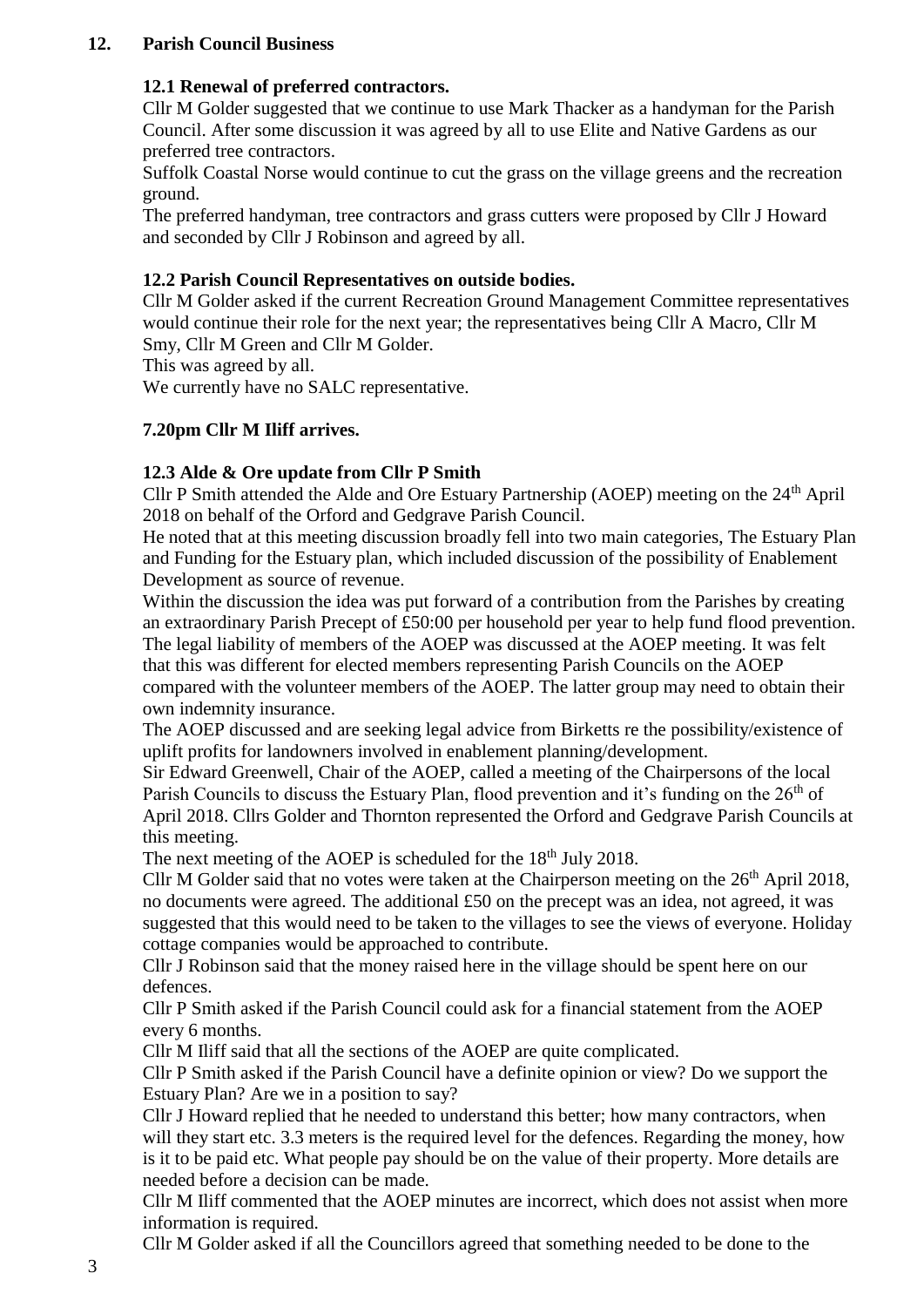defences.

Cllr P Smith said that work has started on the defences at Snape and Aldeburgh.

Cllr J Robinson asked who was paying for Aldeburgh as they were not contributing.

Cllr P Smith commented that he had been approached to join the precept committee.

Cllr J Howard said that the precept increase needs to go on the ability to pay.

Cllr M Smy said it was important for each Parish Councillor to fully support the precept increase.

Cllr P Smith asked if the Parish Council would be fighting against the increase in precept. A vote was taken and 8 Councillors agreed that Cllr P Smith should attend the precept committee to state that Orford & Gedgrave are not in favour of the precept increase.

# **12.4 Standing Orders**

Cllr M Golder said that a new part of the Standing Orders had been published by SALC, this included a paragraph about data protection.

Cllr R Mallett proposed that we adopt the new Standing Orders and this was seconded by Cllr D Brenchley and agreed by all.

# **12.5 Data Protection update.**

Cllr M Golder informed the Councillors that a bill had been sent to the Houses of Parliament concerning the Parish Councils requirement not to employ a Data Protection Officer. The decision is being discussed; if we do not need to I suggest that we still employ someone for a year to make sure we are adhering to the rules.

More updates will follow at the next meeting.

# **13. Correspondence**

# • **Luke Hall – Boot camp sessions**

Cllr M Golder read out an email from Luke Hall concerning boot camp fitness sessions on the recreation ground. He will be bringing his own equipment and the sessions will be held on a Saturday.

Cllr M Smy said that encouraging people to keep fit reduces the burden on the NHS. Cllr J Robinson suggested that we allow Luke Hall to run the fitness sessions for six months. This was agreed by all.

**Clerk to contact Luke Hall.**

# • **Alec Sexton –Thank you**

Cllr M Golder read out a letter from Alec Sexton thanking the Parish Council for sorting the problem with the trees near the village pond.

# • **Mark Bridges – Quay Street Trees**

Cllr M Golder said that she had received some emails from residents of Quay Street who were unhappy with the new trees that had been sponsored in Quay Street. Cllr R Mallett said that it would be several years before these trees reached their maturity.

Cllr M Iliff stated that in 2008/09 residents were informed of any changes in the trees. Cllr M Golder reported that on the 18/12/18 a resident of Quay Street said that she was happy with the new trees near her property.

Cllr M Iliff commented that when Cllr D Wornes memorial tree was planted, people were contacted and they supported it.

Cllr P Smith suggested that we should not move the trees.

Cllr D Brenchley said that the trees are for the community.

Cllr R Mallett said that Elite, Suffolk Coastal Norse and Native Gardens were all consulted about the decision for the tree species and positions.

**Clerk to draft a reply to the residents of Quay Street.**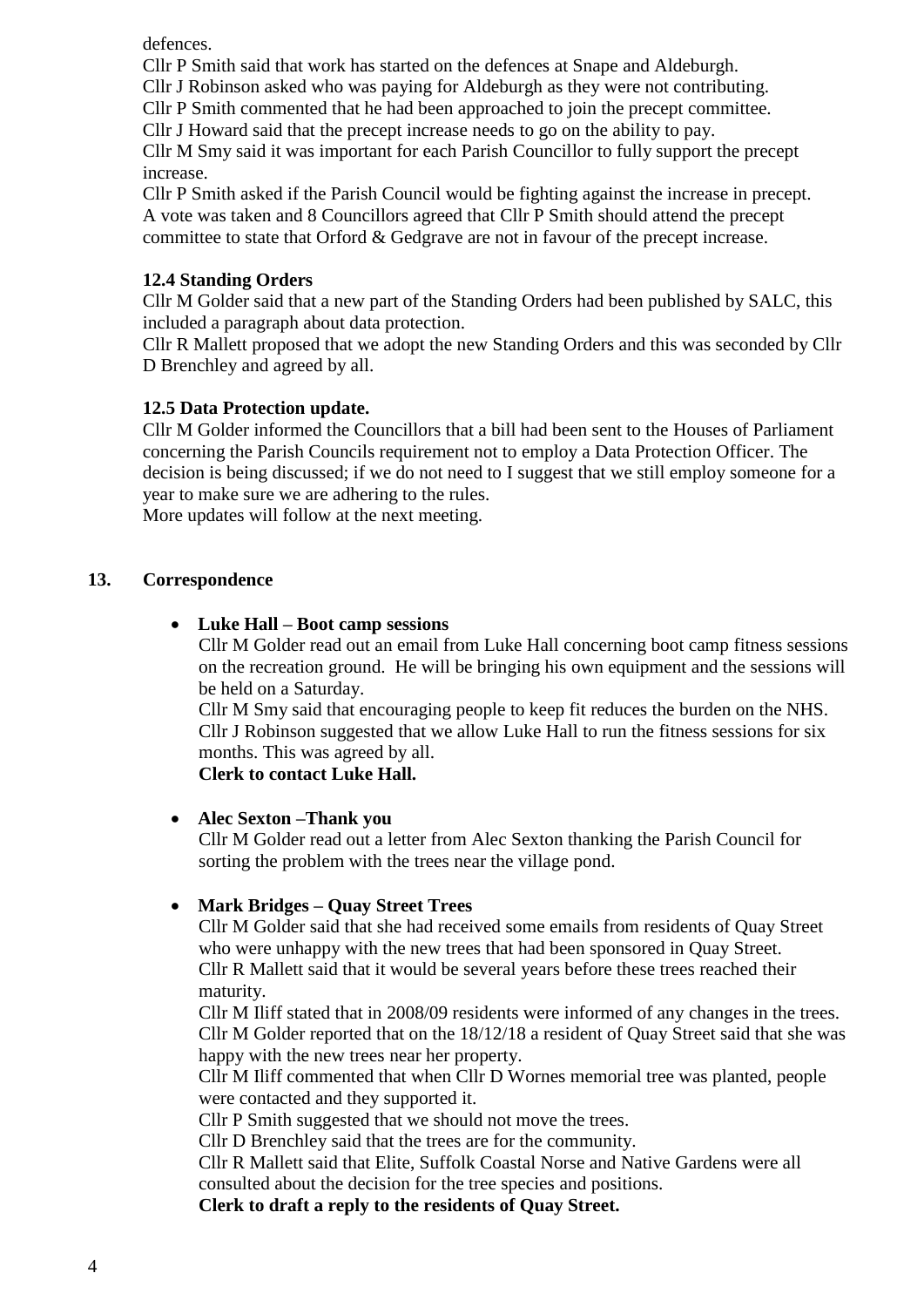Cllr M Golder said that a complaint had been received from a resident in Quay Street concerning the grass cutting completed by Suffolk Coastal Norse. The Clerk met with the man who cuts the grass on behalf of Suffolk Coastal Norse and he told her that he feels very intimidated by the way in which this resident looks at him and the way in which she communicates with him.

**It was agreed that Cllr M Golder and Cllr J Howard meet with the resident of Quay Street also the Clerk should contact Suffolk Coastal Norse.**

Cllr M Golder commented that 2 emails had been received in the office concerning the parking issues in Munday's Lane and Broad Street. There was also a campervan spent Sunday night on the recreation ground near the hut. Cllr M Golder and the Clerk are meeting with Mr Loveridge to discuss ways in which to alleviate the parking issues.

Cllr J Howard asked if we may place a parking ticket on the cars that park in obstructive places; also are we able to have the ruts on the village green in Broad Street sorted. Cllr M Golder said that the ruts in the grass would be sorted soon. Cllr J Howard to meet with the Clerk to discuss the village greens.

- **14. Items for the next meeting Barts Hall Village Green Co-option of a Councillor**
- **15. Date of next meeting: 13/06/2018 Annual Parish Meeting: 16/05/2018**

**The meeting closed at 8.25pm**

**Signed:………………………….,…… Chairman Date:…………………………**